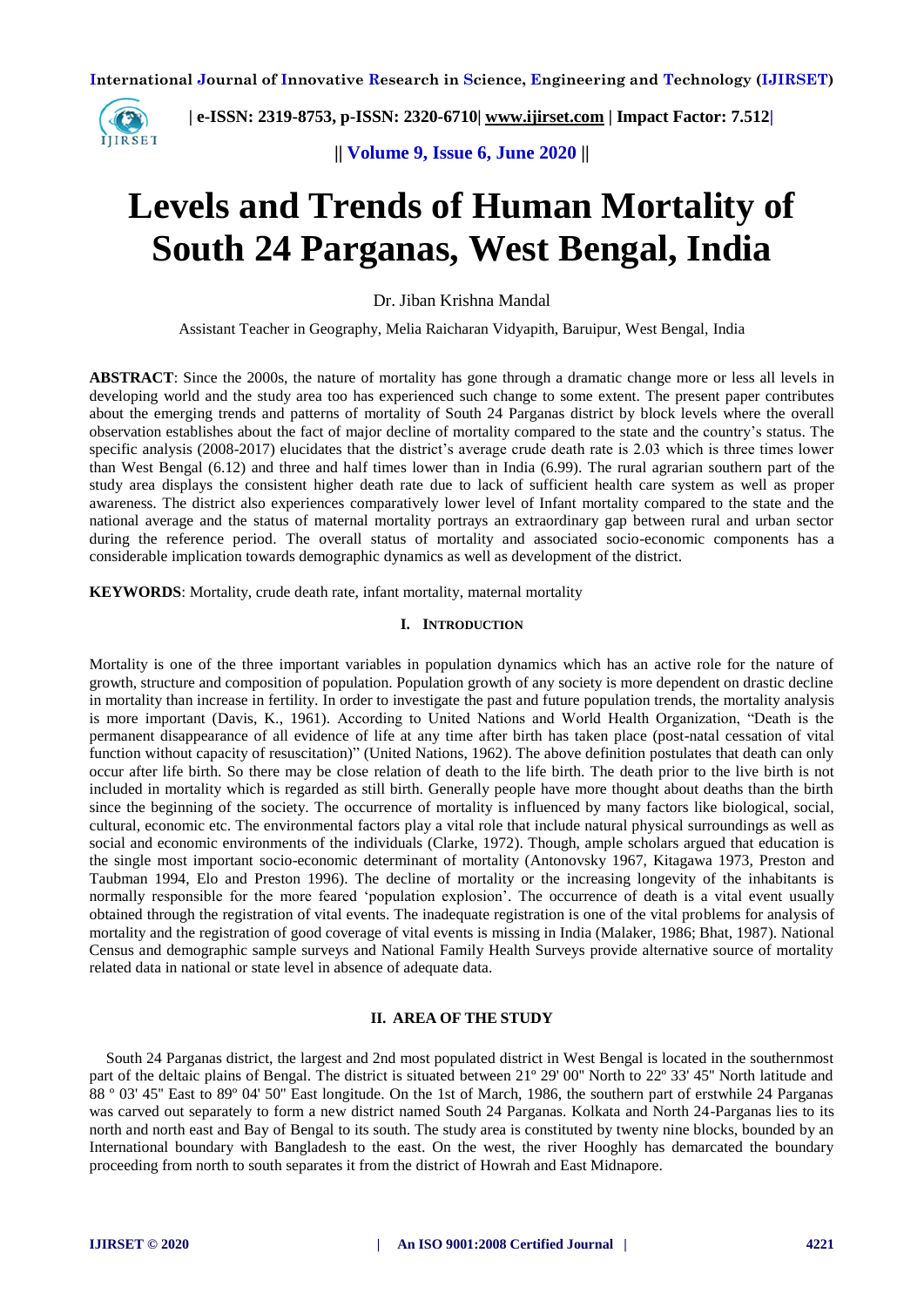

 **| e-ISSN: 2319-8753, p-ISSN: 2320-6710| [www.ijirset.com](http://www.ijirset.com/) | Impact Factor: 7.512|**

# **|| Volume 9, Issue 6, June 2020 ||**

#### **III. OBJECTIVES**

- $\triangleright$  To analyse the trends of mortality of the district with the state and the nation.
- $\triangleright$  To construct the block wise patterns of mortality and their percentage change over time.
- $\triangleright$  To explain the trends and patterns of infant mortality by block levels.
- $\triangleright$  To investigate about the relationship between infant mortality with some social factors.
- $\triangleright$  To establish the scenario of maternal mortality in both rural and urban area of the district.

# **IV. MATERIALS AND METHODS**

The current mortality levels have been measured by Crude Death Rate (CDR) which is calculated as  $CDR = (D \div P) \times K$ where: D is the total number of deaths registered during a calendar year, P is the total population in the middle of that year; and K is 1000. Death statistics often suffers wide inaccuracy due to which a complete death history has not been possible to provide. The present study has been conducted with the help of secondary data obtained from Sample Registration System (1984-2017) for the State and the Country level and Annual Vital Statistics (2008-2017), collected from 'Chief Medical Officer of Health, Dy-II, South 24 Parganas' for the district. Though, such data also suffers from a lot of discrepancy.

#### **V. RESULTS AND DISCUSSIONS**

#### **Trends of Mortality of South 24 Parganas (2008-2017), West Bengal and India (1984-2017)**

The trends of mortality in terms of crude death rate shows similar trend like birth rate. The district consistently experiences a lower death rate indicating a considerable improvement in mortality conditions than the state as well as the country. The equal gap with parallel trend between the country and the state signify that they have been maintaining similar health status to some extent in terms of mortality over three decades (Table 1, Figure 1).

| South<br>24 Pgs.<br>۰<br>٠ | West<br>Bengal<br>10.7<br>9.6 | India<br>12.6 | Years<br>2001 | South<br>24 Pgs. | West<br>Bengal | India                                                                                                         |
|----------------------------|-------------------------------|---------------|---------------|------------------|----------------|---------------------------------------------------------------------------------------------------------------|
|                            |                               |               |               |                  |                |                                                                                                               |
|                            |                               |               |               |                  |                |                                                                                                               |
|                            |                               |               |               |                  | 7.0            | 8.4                                                                                                           |
|                            |                               | 11.8          | 2002          |                  | 6.7            | 8.1                                                                                                           |
|                            | 8.8                           | 11.1          | 2003          | $\overline{a}$   | 6.6            | 8.0                                                                                                           |
| ٠                          | 8.8                           | 10.9          | 2004          | $\overline{a}$   | 6.3            | 7.5                                                                                                           |
|                            | 8.4                           | 11.0          | 2005          |                  | 6.4            | 7.6                                                                                                           |
|                            | 8.8                           | 10.3          | 2006          |                  | 6.2            | 7.5                                                                                                           |
| ۰                          | 8.4                           | 09.7          | 2007          |                  | 6.3            | 7.4                                                                                                           |
|                            | 8.3                           | 09.8          | 2008          | 1.82             | 6.2            | 7.4                                                                                                           |
| ۰                          | 8.4                           | 10.1          | 2009          | 2.22             | 6.2            | 7.3                                                                                                           |
| ٠                          | 7.4                           | 09.3          | 2010          | 2.02             | 6.0            | 7.2                                                                                                           |
| ۰                          | 8.3                           | 09.3          | 2011          | 1.92             | 6.2            | 7.1                                                                                                           |
|                            | 7.9                           | 09.0          | 2012          | 2.72             | 6.3            | 7.0                                                                                                           |
| ۰                          | 7.8                           | 09.0          | 2013          | 2.32             | 6.4            | 7.0                                                                                                           |
|                            | 7.7                           | 8.9           | 2014          | 1.68             | 6.1            | 6.7                                                                                                           |
|                            | 7.5                           | 9             | 2015          | 2.18             | 5.9            | 6.5                                                                                                           |
|                            | 7.1                           | 8.7           | 2016          | 1.82             | 5.8            | 6.4                                                                                                           |
|                            | 7.0                           | 8.5           | 2017          | 1.66             | 5.8            | 7.33                                                                                                          |
|                            |                               |               |               |                  |                | $\sim$ $\sim$ $\sim$ $\sim$ $\sim$ $\sim$<br>1.00<br>$C$ TT<br>$1.1 \times 1$<br>$T$ $\alpha$<br>$\mathbf{A}$ |





Source: Chief Medical Officer of Health, Dy-II, South 24 Parganas, Annul Vital Statistics, 2008-2017 and Sample Registration System, 1984-2017. Note: (-) means not available

# **Levels of Crude Death Rate of South 24 Parganas, 2008-2017**

Levels of mortality are closely related with age, sex, social status, occupational patterns, place of residence which are considered to be a set of determinants for causing mortality in time and space. Due to the limitations of availability of detailed numerical information in sub-district level, crude death rate has become possible to analyse for ten years.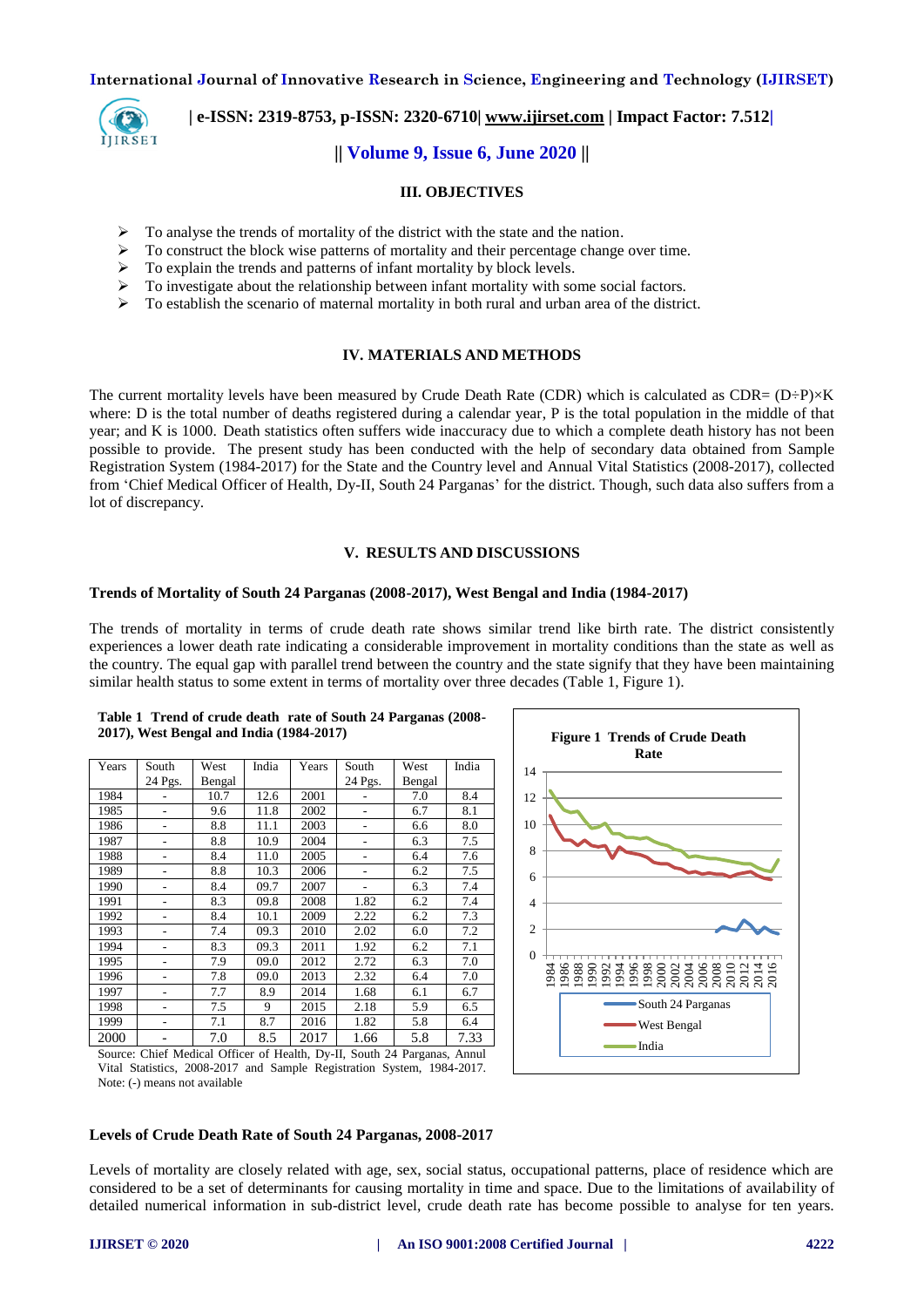

# **| e-ISSN: 2319-8753, p-ISSN: 2320-6710| [www.ijirset.com](http://www.ijirset.com/) | Impact Factor: 7.512|**

# **|| Volume 9, Issue 6, June 2020 ||**

Crude death is a significant demographic component which helps to compute the natural increase of population. As a limitation, it ignores the experience of age groups which greatly influence the variability of deaths (Bhende and Kanitkar, 2004). The overall decline of crude death rate in the sub-district levels presents a well demographic status of the study area. All of the sub-districts (blocks) have experienced some diverse patterns and tends be declined till 2017 (Table 2). At the beginning of the decades (2008-2017), levels of crude death rate shows relatively higher in rural area located southern portion of the district (map1 and 2). Remarkable variation of mortality behaviour explains about differential medical facilities and health awareness across different sectors of the study area.

| Sl.No.          | <b>Blocks</b>          | 2008 | 2009 | 2010 | 2011 | 2012  | 2013 | 2014 | 2015 | 2016 | 2017     |
|-----------------|------------------------|------|------|------|------|-------|------|------|------|------|----------|
| 1               | Thakurpukur-Maheshtala | 2.47 | 2.93 | 1.27 | 0.49 | 11.76 | 5.71 | 0.34 | 0.35 | 0.14 | 0.11     |
| $\mathbf{2}$    | Bishnupur-I            | 1.47 | 1.90 | 1.70 | 2.90 | 2.82  | 3.34 | 2.89 | 0.86 | 3.04 | 1.70     |
| 3               | Bishnupur-II           | 0.36 | 0.83 | 1.68 | 3.21 | 1.58  | 1.50 | 1.09 | 0.40 | 0.81 | N.A.     |
| 4               | <b>Budge Budge-I</b>   | 2.56 | 2.56 | 2.57 | 1.37 | 2.00  | 2.68 | 2.09 | 2.05 | 1.39 | 1.67     |
| 5               | <b>Budge Budge-II</b>  | 1.64 | 2.26 | 1.35 | 1.21 | 1.64  | 2.43 | 2.65 | 2.46 | 0.11 | 0.16     |
| 6               | Sonarpur               | 0.69 | 0.51 | 0.81 | 1.09 | 1.30  | 1.25 | 0.67 | 0.67 | 4.29 | 3.95     |
| 7               | Jaynagar-I             | 2.85 | 2.65 | 2.32 | 2.00 | 2.45  | 2.72 | 2.45 | 2.83 | 2.10 | 2.96     |
| 8               | Jaynagar-II            | 1.03 | 1.53 | 1.61 | 1.27 | 0.72  | 1.14 | 0.59 | 2.92 | 1.04 | $0.88\,$ |
| 9               | Kultali                | 1.82 | 2.08 | 1.33 | 1.86 | 1.77  | 1.40 | 1.38 | 1.82 | 1.21 | 1.32     |
| 10              | Baruipur               | 1.74 | 2.14 | 1.81 | 1.92 | 1.23  | 1.93 | 1.79 | 2.16 | 1.77 | 1.35     |
| 11              | Bhangar-I              | N.A. | 0.45 | 0.83 | 1.14 | 1.56  | 1.91 | 2.02 | 3.08 | 1.62 | 2.20     |
| 12              | Bhangar-II             | 1.07 | 1.54 | 0.81 | 1.12 | 1.05  | 1.27 | 1.11 | 0.87 | 1.16 | 0.86     |
| $\overline{13}$ | Canning-I              | 1.16 | 1.42 | 1.32 | 1.96 | 1.55  | 0.74 | 0.75 | 1.99 | N.A. | N.A.     |
| 14              | Canning-II             | 0.16 | 1.11 | 0.79 | 0.63 | 0.32  | 0.13 | 0.25 | 2.13 | 1.59 | 1.60     |
| 15              | Basanti                | N.A. | N.A. | N.A. | N.A. | N.A.  | N.A. | N.A. | 1.27 | 0.17 | N.A.     |
| 16              | Gosaba                 | 1.39 | 0.93 | 2.79 | 2.22 | 3.06  | 3.06 | 0.85 | 0.19 | N.A. | N.A.     |
| 17              | Mograhat-I             | 2.28 | 3.02 | 2.74 | 1.94 | 2.91  | 2.38 | 2.07 | 1.77 | 2.49 | 0.57     |
| 18              | Mograhat-II            | 2.07 | 2.31 | 2.21 | 2.73 | 2.12  | 2.77 | 2.66 | 2.97 | 3.19 | 3.08     |
| 19              | Mandirbazar            | 1.39 | 2.09 | 1.43 | 1.31 | 1.58  | 0.95 | 0.39 | 0.66 | 0.42 | N.A.     |
| 20              | Kulpi                  | 1.80 | 3.24 | 4.06 | 1.60 | 1.74  | 0.94 | 1.34 | 2.29 | 0.23 | N.A.     |
| 21              | Falta                  | 2.13 | 3.47 | 3.63 | 3.49 | 3.05  | 1.91 | 2.21 | 1.96 | 2.28 | 2.01     |
| 22              | Diamond Harbour-I      | 2.76 | 2.91 | 2.42 | 3.57 | 5.15  | 6.62 | 6.08 | 7.85 | 3.84 | 0.47     |
| 23              | Diamond Harbour-II     | 2.29 | 2.98 | 2.41 | 2.38 | 3.19  | 2.12 | 2.88 | 3.25 | 1.62 | N.A.     |
| 24              | Mathurapur-I           | 2.92 | 2.47 | 2.95 | 3.47 | 3.32  | 3.98 | 3.29 | 3.68 | 2.90 | 3.57     |
| 25              | Mathurapur-II          | 3.83 | 4.55 | 3.77 | 1.69 | N.A.  | N.A. | N.A. | 4.71 | 0.25 | N.A.     |
| 26              | Kakdwip                | 2.90 | 3.34 | 3.36 | 3.49 | 3.58  | 3.15 | 2.95 | 3.08 | 2.35 | 5.50     |
| $\overline{27}$ | Namkhana               | 3.20 | 3.47 | 2.98 | 2.76 | 0.72  | 1.57 | 1.79 | 2.66 | 3.51 | 3.08     |
| 28              | Sagar                  | 2.24 | 2.86 | 2.52 | 2.87 | 3.55  | 3.66 | 3.19 | 3.83 | 4.58 | 4.04     |
| 29              | Patharpratima          | 3.72 | 4.54 | 4.40 | 4.14 | 3.71  | 4.12 | 3.79 | 4.71 | 3.62 | 4.36     |
|                 | South 24 Parganas      | 1.82 | 2.22 | 2.02 | 1.92 | 2.72  | 2.32 | 1.68 | 2.18 | 1.82 | 1.66     |

| Table 2 | Levels of Crude Death Rate (CDR), 2008-2017 |  |  |
|---------|---------------------------------------------|--|--|
|---------|---------------------------------------------|--|--|

Source: Chief Medical Officer of Health, Dy-II, South 24 Parganas, Annul Vital Statistics, 2008-2017

The district's average crude death rate is 2.03 which is three times lower than West Bengal (6.12) and three and half times lower than in India (6.99) during 2008-2017 (Figure 2). The average crude death rate is 2.14 is estimated during the first five year (2008-2012). The average crude death rate of above 3.0 is recorded by Patharpratima (4.10), Thakurpukur Maheshtala (3.79), Diamond Harbour-I (3.36), Kakdwip (3.33), Falta (3.16) and Mathurapur-I (3.02). The above blocks except Thakurpukur Maheshtala has repeated their position in terms of average crude death rate of above 3.0 during the last five year analysis (2013-2017) of which the average crude death rate is 1.93. However, the rural agrarian part of in the southern part display the consistently higher death rate. A considerable number of backward villagers especially of the riverine blocks of the Sundarban area suffer from malnutrition and various diseases of which vector borne diseases (like Kala-azar, Malaria Lymphatic Filariasis etc.) and water (Diarrhoea) and food borne diseases are common that causes a large number of deaths across the district. Diarrhoea is alarmingly high peaking substantially during the rainy season and Arsenicosis also plays as a major health issue. Respiratory and Lung diseases are continuously increasing, mainly due to the significant increase in air pollution. Snakebite is a common problem in lowlying nature of a large part in the Sundarbans and it results many deaths due to their poor socio economic status, low level of education, inadequate sanitation, unsafe water supply and poor housing facilities etc. (District Human Development Report, 2009).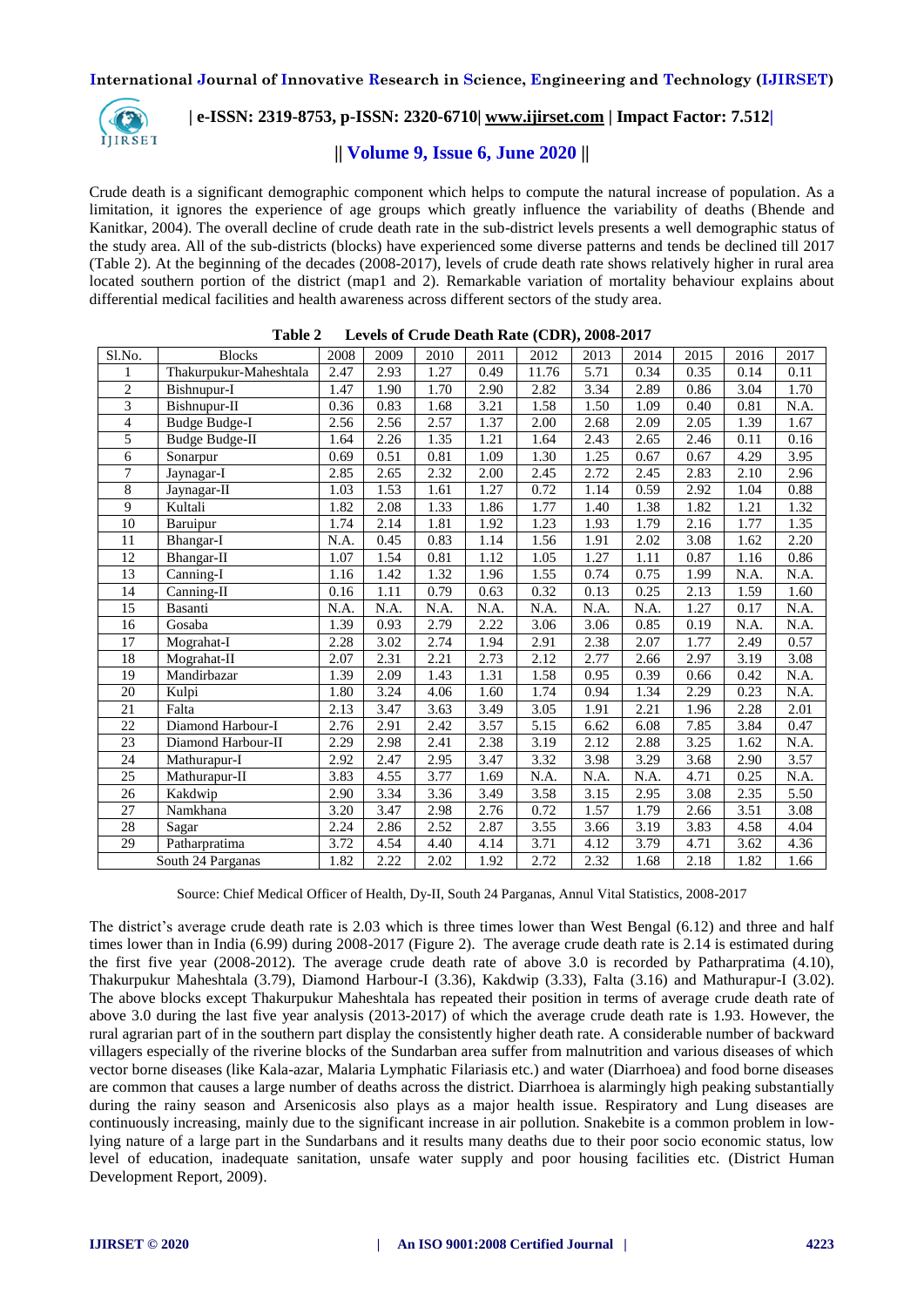

 **| e-ISSN: 2319-8753, p-ISSN: 2320-6710| [www.ijirset.com](http://www.ijirset.com/) | Impact Factor: 7.512|**

**|| Volume 9, Issue 6, June 2020 ||** 



**Percentage Change of Average Crude Death Rate between 2008-2012 and 2013-2017**

The study area has decreased its crude death rate by -9.81 percentage points (from 2008-2012 to 2018-2017) where only 5 blocks have experienced the increasing percentage change of above 25 percent and rests have reduced their percentage change of below 25 percentage points. Among all of the blocks, the twelve blocks (figure 2) experienced growing tendency of death where as eight blocks showed decreasing status of its crude death rate.



Source: Chief Medical Officer of Health, Dy-II, South 24 Parganas, Annul Vital Statistics, 2008-2012 and 2013-2017

Maximum positive percentage change has been witnessed by Sonarpur (146.56 per cent) and followed by Canning-II (89.45 per cent), Diamond Harbour-I and Sagar (37.61 per cent) etc. only two blocks exercised very high percentage change of crude death rate of above 75 percent and three blocks namely Diamond Harbour-I, Sagar and Mograhat-II are above the range of 25 per cent. Higher decreasing tendency of crude death rate is observed in Thakurpukur Maheshtala (-64.86 per cent point), Falta (-34.25 per cent point), Mograhat-I (-28.07) and Kultali (-19.65 per cent point) etc. Thus the percentage of blocks having increasing tendency is relatively higher (41 per cent) than the blocks of falling status (28 per cent).

# **Trends of Infant Mortality Rate**

Infant mortality Rate (IMR) is an important type of mortality measure which is defined as the number of infant deaths per 1000 live births (Marian, 2008). In spite of having substantial progress in reducing child deaths, children from poor/disadvantaged households remain disproportionately vulnerable across all regions of the developing world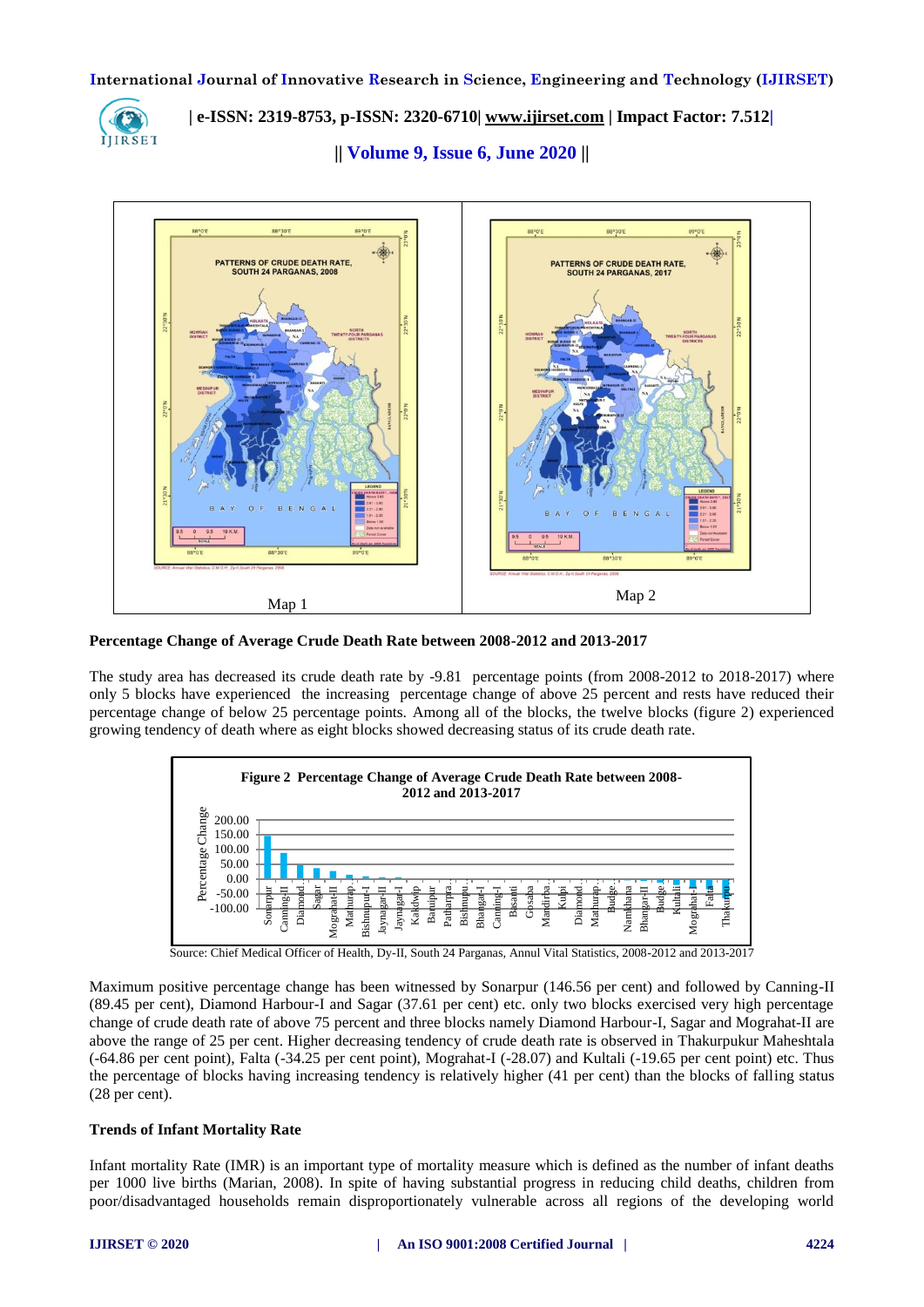

# **| e-ISSN: 2319-8753, p-ISSN: 2320-6710| [www.ijirset.com](http://www.ijirset.com/) | Impact Factor: 7.512|**

# **|| Volume 9, Issue 6, June 2020 ||**

(UNICEF 2010). Like crude death rate, the status of infant mortality of the district shows lower tendency (Table 4, Figure 3) compared to the state and country. Such gradual reduction of infant and child mortality have become possible due to remarkable contribution of maternal and child health interventions (Claeson et al., 2000)

| Year | South 24 Parganas | West   | India | Year | South 24 Parganas | West   | India |
|------|-------------------|--------|-------|------|-------------------|--------|-------|
|      |                   | Bengal |       |      |                   | Bengal |       |
| 1984 |                   | 82     | 104   | 2001 |                   | 51     | 66    |
| 1985 |                   | 74     | 97    | 2002 |                   | 49     | 63    |
| 1986 |                   | 71     | 96    | 2003 | -                 | 46     | 60    |
| 1987 |                   | 71     | 95    | 2004 | -                 | 40     | 58    |
| 1988 |                   | 69     | 94    | 2005 | ۰                 | 38     | 58    |
| 1989 |                   | 77     | 91    | 2006 |                   | 38     | 57    |
| 1990 |                   | 63     | 80    | 2007 | -                 | 37     | 55    |
| 1991 |                   | 71     | 80    | 2008 | 12.00             | 35     | 53    |
| 1992 |                   | 65     | 79    | 2009 | 11.98             | 33     | 50    |
| 1993 |                   | 58     | 74    | 2010 | 12.49             | 31     | 47    |
| 1994 |                   | 62     | 74    | 2011 | 13.22             | 32     | 44    |
| 1995 |                   | 58     | 74    | 2012 | 11.06             | 32     | 42    |
| 1996 |                   | 55     | 72    | 2013 | 9.34              | 31     | 40    |
| 1997 |                   | 55     | 71    | 2014 | 9.97              | 28     | 39    |
| 1998 |                   | 53     | 72    | 2015 | 8.24              | 26     | 37    |
| 1999 |                   | 52     | 70    | 2016 | 8.26              | 25     | 34    |
| 2000 |                   | 51     | 68    | 2017 | 7.97              | 24     | 39    |

### **Table 4 Trends of Infant Mortality of South 24 Parganas, West Bengal and India.**

Source: Chief Medical Officer of Health, Dy-II, South 24 Parganas, Annul Vital Statistics, 2008-2017



Source: Chief Medical Officer of Health, Dy-II, South 24 Parganas, Annul Vital Statistics, 2008-2017

#### **Pattern of Infant Mortality Rate**

India experiences about 70% of the under-five mortality occurs before reaching the age of one year (IIPS, 2000) where infant female mortality is relatively higher which may be the result of low female literacy, low women's empowerment and lack of health care services (Narayana, 2008). The Patterns of average infant mortality (Table 5) present that most of the rural blocks have experienced higher infant death rate compared to the urban sector. The fully rural Mathurapur-1, Diamond Harbour-II and Sagar show the maximum infant mortality rate which signify as to the differential pattern of demographic development. The urban-based health care services and larger availability of public resources results lower investments in rural health facilities which are the main factors for such residential bias of infant mortality and such causes have also been supported by many scholars (Balarajan, Selvaraj, and Subramanian 2011). In addition, many studies have too argued that the socio economic variability is the important factor for the variation of infant mortality (Jain 1985; Arnold et al. 1998; Kravdal 2004; Mohanty 2011; Singh et al. 2011; Po and Subramanian 2011).

#### **The influence of Female Literacy and Urbanisation on Infant mortality rate**

A little effort has been performed to examine whether any relationship between infant mortality rate (IMR) and some other social variables. In order to fulfil the concerned objective, two variables have been considered to find out their relationship with the infant mortality rate of the district. Some previous research establishes the fact about an inverse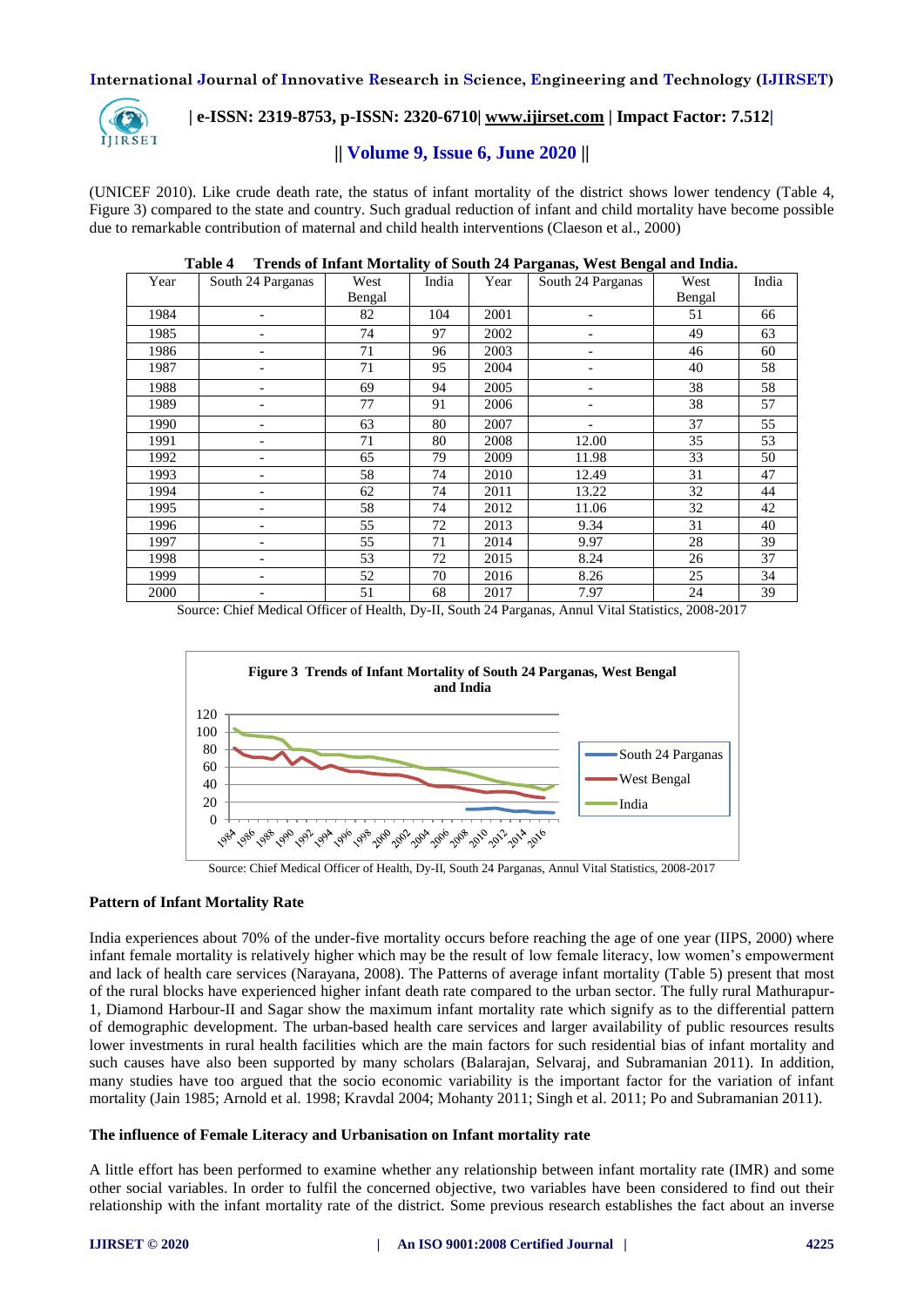

# **| e-ISSN: 2319-8753, p-ISSN: 2320-6710| [www.ijirset.com](http://www.ijirset.com/) | Impact Factor: 7.512|**

# **|| Volume 9, Issue 6, June 2020 ||**

relationship between female literacy and infant mortality rate (Adhikari, 2011; Shawky, 2001; Gakidou, 2010). The present analysis has also proves that the IMR has weak negative relation with female literacy rate [Correlation coefficient  $(r)$  = -0.055], and Urbanisation (r= -0.344). Most of the blocks have consistently experienced declining trend of infant mortality rate because of their increasing rate of female literacy and urbanisation. Most of the northern blocks show lower level of infant mortality due to the major influence of urbanisation and associated standard of living. Some traceable blocks with high IMR are namely Mathurapur-I, Diamond Harbour-II, Sagar, Kulpi etc. which are inhabited by fully rural population.

| Blocks                   | Average<br>m (2008-<br>$\frac{MR}{2017}$ | (%)<br>Literacy<br>Female<br>2011 | Population<br>$(*6), 2011$<br>Urban | <b>Blocks</b>      | $\overline{\text{Average}}$ $\overline{\text{m}}$ (2008-<br>IMR<br>2017) | $(\%)$<br>$\frac{Literacy}{2011}$<br>Female | Population<br>2011<br>Urban<br>$(\%)$ . |
|--------------------------|------------------------------------------|-----------------------------------|-------------------------------------|--------------------|--------------------------------------------------------------------------|---------------------------------------------|-----------------------------------------|
| Thakurpukur Maheshtala   | 6.78                                     | 78.62                             | 25.59                               | Gosaba             | 60.40                                                                    | 71.22                                       | 0.00                                    |
| Bishnupur-I              | 118.86                                   | 71.29                             | 1.34                                | Mograhat-I         | 78.21                                                                    | 68.04                                       | 3.14                                    |
| Bishnupur-II             | 76.53                                    | 76.05                             | 3.62                                | Mograhat-II        | 124.99                                                                   | 70.84                                       | 4.13                                    |
| Budge Budge-I            | 39.74                                    | 77.47                             | 9.45                                | Mandirbazar        | 28.34                                                                    | 68.44                                       | 1.20                                    |
| <b>Budge Budge-II</b>    | 114.32                                   | 74.26                             | 2.72                                | Kulpi              | 143.45                                                                   | 68.91                                       | 0.79                                    |
| Sonarpur                 | 132.38                                   | 82.43                             | 22.44                               | Falta              | 152.21                                                                   | 71.06                                       | 1.12                                    |
| Jaynagar-I               | 102.06                                   | 67.65                             | 2.22                                | Diamond Harbour-I  | 82.37                                                                    | 72.78                                       | 3.01                                    |
| Jaynagar-II              | 89.36                                    | 61.55                             | 1.83                                | Diamond Harbour-II | 173.00                                                                   | 71.59                                       | 0.24                                    |
| Kultali                  | 117.79                                   | 59.14                             | 0.00                                | Mathurapur-I       | 186.71                                                                   | 66.87                                       | 1.24                                    |
| Baruipur                 | 96.11                                    | 72.72                             | 8.16                                | Mathurapur-II      | 110.92                                                                   | 69.98                                       | 0.00                                    |
| Bhangar-I                | 135.45                                   | 66.83                             | 0.99                                | Kakdwip            | 117.04                                                                   | 71.22                                       | 0.00                                    |
| Bhangar-II               | 29.08                                    | 70.64                             | 0.00                                | Namkhana           | 135.13                                                                   | 79.64                                       | 0.00                                    |
| Canning-I                | 93.63                                    | 62.95                             | 5.90                                | Sagar              | 155.99                                                                   | 77.39                                       | 0.00                                    |
| $\overline{C}$ anning-II | 97.97                                    | 59.61                             | 0.54                                | Patharpratima      | 108.61                                                                   | 75.40                                       | 0.00                                    |
| Basanti                  | 100.67                                   | 60.62                             | 0.32                                | South 24 Parganas  | 104.52                                                                   | 71.40                                       | 100.00                                  |

#### **Table 5 Infant mortality rate (IMR), female literacy and urbanisation**

Source: District Census Hand Book: 2011, South 24 Parganas; Primary Census Abstract and Chief Medical Officer of Health, Dy-II, South 24 Parganas, Annul Vital Statistics, 2008-2017





#### **Status of Maternal Mortality**

In respect of absolute maternal death, India shares one-fifth of the global platform contributing an estimated 4.7% annual decline in maternal mortality ratio (MMR) (RGI, 2006 and WHO, 2012) where West Bengal occupies 6<sup>th</sup> position in India as recorded in 2011-2013 (Health on the March, 2015-16). The table 6 displays that the rural South 24 Parganas contributes 51.7 (98 per cent) as average number of maternal death per year (2008-2017) out of 52.8 in total that explain about extraordinary residential gap of respective performances. The major causes of such residential bias are variation of health care services, socio economic disparity, lack of proper antenatal and post natal care of mother, malnutrition, lack of female education as well as awareness and early marriage and child bearing of women etc. Neverthless, presently, the Government has attempted to an elaborate supervision on antenatal check up with Reproductive and Child Health Programme that make possible to increase the proportion of safe deliveries through the introduction of Janani Suraksha Yojana (JSY) and provisioning of referral transport facilities to poor and under-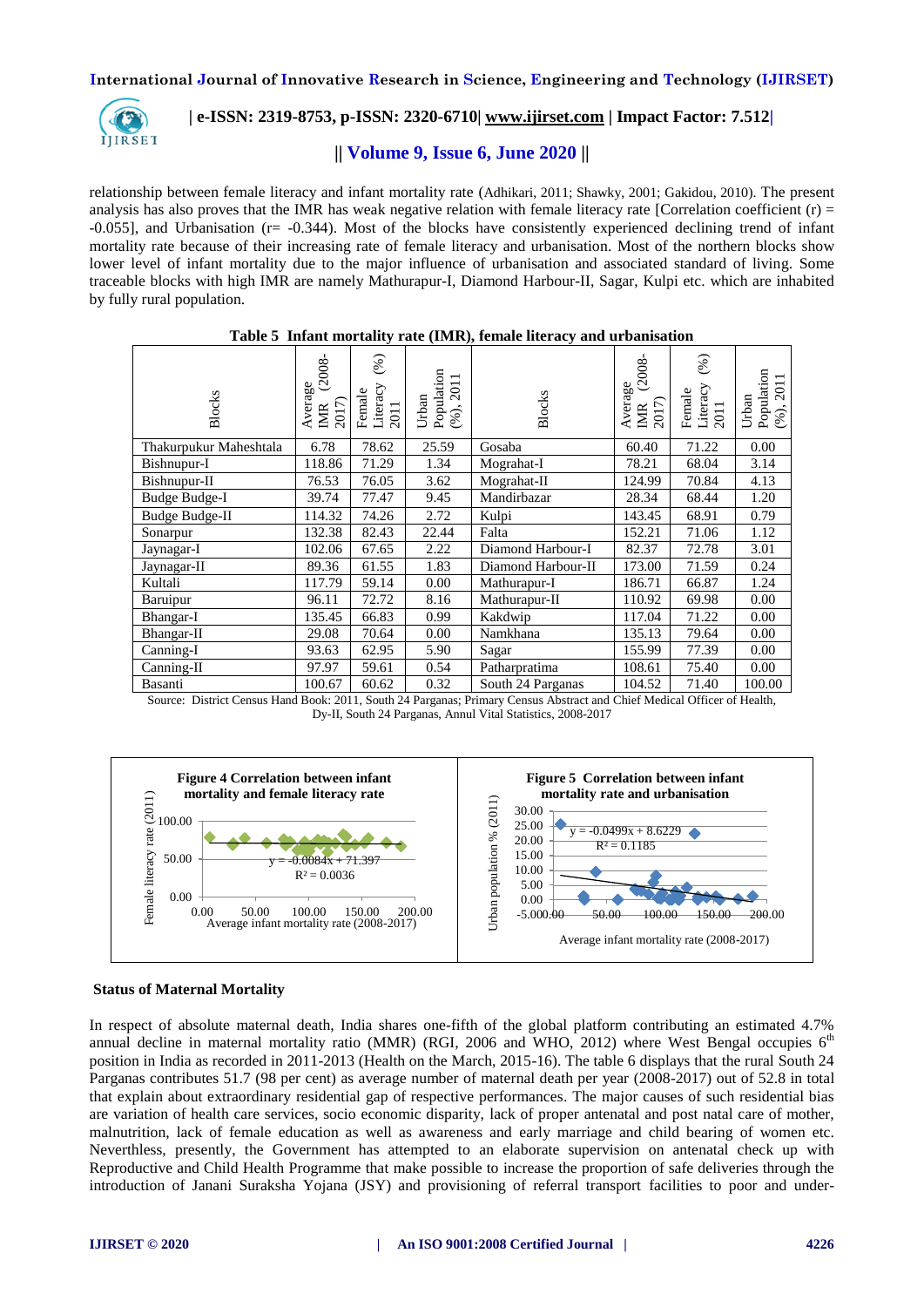

# **| e-ISSN: 2319-8753, p-ISSN: 2320-6710| [www.ijirset.com](http://www.ijirset.com/) | Impact Factor: 7.512|**

# **|| Volume 9, Issue 6, June 2020 ||**

privileged families under the Rogi Kalyan Samitis at subsidized rates (District Human Development Report, 2009) that have made the situation better than earlier.

|       | Tuble of the or material beath of bound and allegingly above and |      |      |      |      |      |      |      |      |      |                              |
|-------|------------------------------------------------------------------|------|------|------|------|------|------|------|------|------|------------------------------|
| Year  | 2008                                                             | 2009 | 2010 | 2011 | 2012 | 2013 | 2014 | 2015 | 2016 | 2017 | Average no of death per year |
| Total | 65                                                               | 89   | 46   | 43   | 75   | 46   | 30   | 60   | 42   | 32   | 52.8                         |
| Rural | 65                                                               | 89   | 45   | 41   | 75   | 46   | 30   | 60   | 34   | 32   | 51.7                         |
| Urban |                                                                  |      |      |      |      |      |      |      |      |      |                              |

#### **Table 6 No of Maternal Death of South 24 Parganas, 2008-2017**

Source: Chief Medical Officer of Health, Dy-II, South 24 Parganas, Annul Vital Statistics, 2008-2017

#### **VI. FINDINGS**

- $\triangleright$  The trend of the crude death rate (CDR) has become gradually slowed down and this rate remains lower than the state and the country.
- Rural parts of the district experiences relatively higher mortality compared to urban parts.
- $\triangleright$  The proportion of blocks with positive average CDR is higher to some extent (from 2008-2012 to 2013-2017).
- $\triangleright$  Most of the rural blocks have experienced higher infant death rate compared to the urban area.
- $\triangleright$  Infant mortality experiences negative relationship with female literacy and urbanisation.
- $\triangleright$  Maternal mortality is extremely higher in rural areas than the urban counterparts.

#### **VII. CONCLUSION**

From the very beginning of the  $21<sup>st</sup>$  century, the district demography witnesses a spectacular decline of mortality that gives a message to a substantial demographic change in future. With the progressive awareness of healthcare, the study area has started to become efficient in their fight against disease and death to some extent. The accelerating medical progress, urbanisation and increasing socio economic status have given a new transition of mortality landscape of the district which have been contributing to have lower crude death rate and infant mortality compared to the state and the country for decades. Though, all blocks have experienced varying degree of mortality based on their socio economic background that presents a unique pattern of mortality map that undergoes changes over space and time. As a consequence of substantial reduction of mortality, population aging, expected growth of the average capital investment for mother and child health care may be a better footstep for the overall welfare of the study area.

#### **REFERENCES**

- [1] Adhikari R, Sawangdee Y. (2011) Influence of women's autonomy on infant mortality in Nepal. Reprod Health;8:1-8. 11.
- [2] Antonovsky, A. (1967). "Social class, life expectancy and overall mortality." The Milbank Memorial Fund Quarterly: 31-73.
- [3] Arnold, F., Choe, M.K., and Roy, T.K. (1998). Son preference, the family-building process and child mortality in India. Population Studies 52(3): 301–315. doi:10.1080/0032472031000150486.
- [4] Balarajan, Y., Selvaraj, S., and Subramanian, S.V. (2011). Health care and equity in India. Lancet 377(9764): 505–515. doi:10.1016/S0140-6736(10)61894-6.
- [5] Bhat, M.P. (1987). Mortality in India: levels, trends, and patterns. A dissertation in demography. Ann Arbor, Michigan: UMI.
- [6] Bhende, Asha A. & Kanitkar Tara (2004), Principles of Population Studies, Himalaya Publishing House, Mumbai, p 193
- [7] Claeson, Mariam.; Eduard R.Bos, Tazim Mawji and Indra Pathmanathan (2000), Reducing Child Mortality in India in the New Millennium. Bulletin of the World Health Organization, 78(10), 1192-1199.
- [8] Claeson, Mariam.; Eduard R.Bos, Tazim Mawji and Indra Pathmanathan (2000). Reducing Child Mortality in India in the New Millennium. Bulletin of the World Health Organization, 78(10), 1192-1199.
- [9] Clarke, John I., (1972), Population Geography, Pergamon Press, New York.
- [10] Davis, Kingsley: (1951).The Population of India and Pakistan, Princeton : Princeton University Press.
- [11] District Human Development Report, South 24 Parganas (2009), Development and Planning Department. Government of West Bengal, Kolkata, p.154-175
- [12] Elo, I. T. and S. H. Preston (1996). "Educational differentials in mortality: United States, 1979-85." Soc Sci Med 42(1): 47-57.